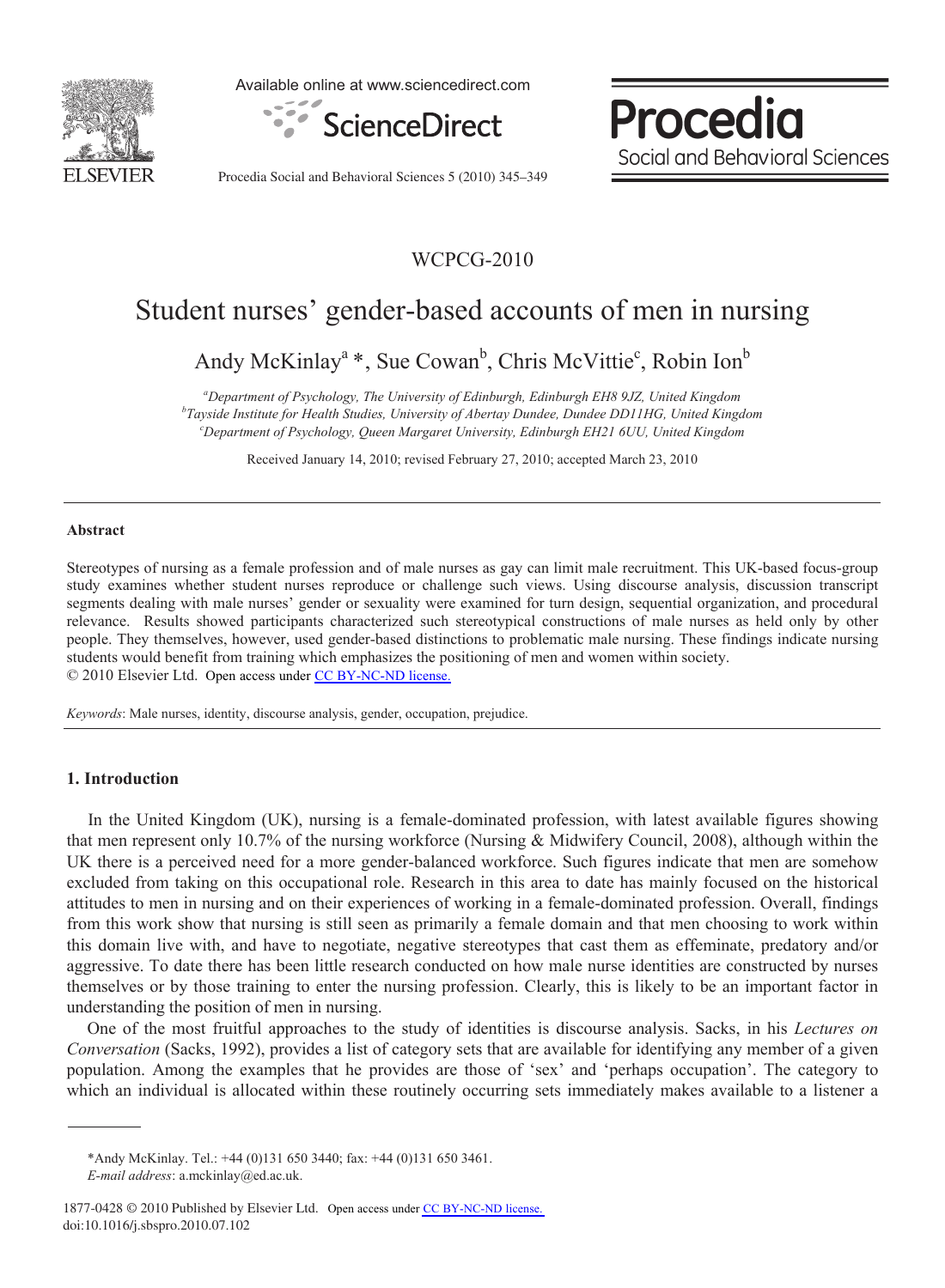range of inferences about the individual who is categorized and the activities in which he or she is engaged. Thus, a gender-based categorization can make available inferences about the activities that are relevant for an individual categorized as man or woman. Similarly, a description of a particular occupation makes available inferences about those involved in that occupation and about other aspects of social arrangements. As Sacks observes, however, these processes are matters of negotiation for members and do not reflect categories that have self-evident bases lying beyond the context within which they are located. In respect of gender, these issues are drawn out by Stokoe (2006) in a discussion of the ethno methodological background to the study of gender and feminism. In particular, she draws attention to the ways in which gender-based identities are negotiated in talk: 'This means that the gendered properties of social life, routinely taken-for-granted as natural and trans-situational, are best understood as situated accomplishments of local interaction' (Stokoe, 2006, p. 468). In respect of occupation, a number of writers (Scheuer, 2001; Watson, 1997) have pointed to ways in which the meanings of certain forms of occupation and those of organizational practices become participants' concerns and can be seen to be worked out in everyday interactions. The performance of occupational practices thus commonly requires the ascription of identities to those who are routinely engaged in these occupations (Morales-Lopez, Prego-Vazquez, & Dominguez-Seco, 2005). Such negotiations of identity may be associated with broader social considerations of prejudice. Contemporary researchers have noted the ways in which prejudiced formulations are often produced by means of characterizing 'the other' in very specific ways: the act of categorizing people as belonging to a particular group may, at the same time, establish the blameworthiness of the actions in which they may be engaged (Tileagă, 2005). However, research also indicates that speakers often display a refined sensitivity in the deployment of talk, which is potentially hearable as prejudiced (Figgou & Condor, 2006).

In the present paper, we seek to explore these issues of gender, occupational identities and prejudice by employing discourse analytic methods to study the ways that groups of student nurses talk about the role of men in nursing. In particular, the purpose of the current work is to explore how student nurses formulate male nurses' identities in talk and how these may work to either include or exclude men from the nursing profession.

#### **2. Method**

A series of five focus group discussions (total female n=15; total male n=2) involving third-year student nurses undertaking a pre-registration nursing degree program in one Scottish university were conducted. The discussions took place on university premises and, on average, lasted approximately 45 minutes. At the beginning of each discussion, participants responded to an initial question about their views of men in nursing. Thereafter, the discussions that took place approximated to naturally occurring conversation with minimal intervention from the focus group facilitator. All interviews were tape-recorded with the interviewees' consent. Transcription was carried out broadly in line with the conversation analytic notation system developed by Jefferson (2004). Pseudonyms were later substituted for participants' names to preserve anonymity and confidentiality. Extracts for analysis were selected in the following way. Complete transcriptions of all interviews were read in order to identify those sections of interview in which participants could be seen to orient to issues of identity. Coding was conducted to identify from the transcripts passages in which concerns of gender and occupation appeared particularly salient to the participants, especially those descriptions of men in nursing that emphasized specific features of male nurses. This was done inclusively, with all passages of potential interest being selected for further analysis. These passages were then analyzed broadly in line with the discursive psychological approach (Potter, 2005). In particular, analytic attention was paid to the category memberships deployed by the participants in their talk and to the ways in which they oriented to the inferences made available by such categorizations. Attention also focused on the sequential organization of the talk and how the participants took up, challenged or reworked the categories on offer in making sense of male nurse identities in the local context.

## **3. Results**

The following extract occurs at the start of one of the focus groups, immediately following from the question 'How do you feel about men in nursing'.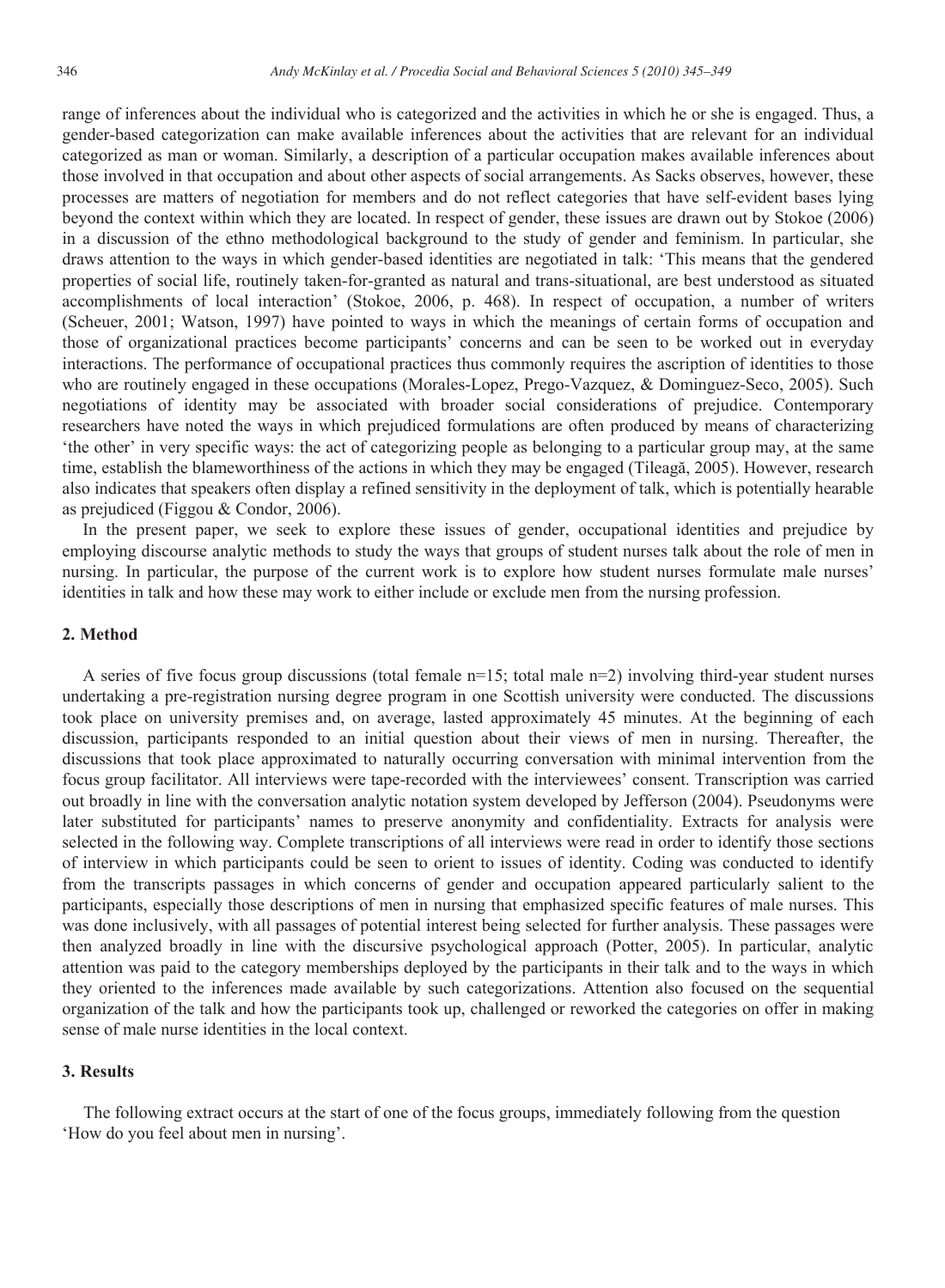# *Extract 1*

- 1 2 K Well, I thought it was good to have different genders in nursing because it helps the patient to feel more at ease I think.
- 3 L: Well, I have no problem with it at all, but some people do. But some of the opinions on them wards are
- 4 He's a wee nursie, so he must be gay. Not in the sense of mental health nursing because they are seen
- 5 as big and macho and the men are needed more there to control the aggressive patients.
- 6  $C:$ That's taken from the patients' point of view rather than the nursing staff.

It is noteworthy here that all three participants co-construct three different versions of men in nursing. At line 1, K's initial positive evaluation indexes the extent to which this description of the helpfulness of nurses represents her own thoughts. This personal voicing is echoed at line 3 in L's relatively strong formulation of the extent to which she views the unproblematic status of male nurses. However, in what follows, two further representations of male nurses are introduced. The second version, at line 4, associates male nursing with being gay. The use of the Scottish colloquialism 'wee', which indicates smallness, together with the identification of the nursing role via the child-like category label 'nursie', indicates a relatively low status attribution. This description of male nurses, which is framed to emphasize a critical stance towards them, is treated as being a causal antecedent to the conclusion on offer, which is that any man who adopts such a restricted role must be gay. The third version of male nurses that is produced, which by contrast specifies categorical features such as bigness and being macho, is treated in a less critical way, in that the description includes reference to a specific way in which male nurses meet a need in this particular health context – they can control aggressive patients. However, this third version is produced in a manner which limits the range and extent of its applicability. Firstly, such features are said to be true only of mental health nurses. Secondly, this category of nurses is treated as merely one 'sense' which stands in exception to those other nursies who are gay.

However, K is careful to distance herself from authorship of such views. They are, instead, attributed to other, vaguely identified sources: 'some people' and 'some of the opinions on the ward'. This particular attribution is taken up by C at line 7, who highlights that such views are derived from patients rather than from nurses. By restricting reference to these vaguely specified groups, both K and C are able to present their views in a manner that is relatively difficult to undermine, since such views are not attributed directly to any specific person who might be in a position to challenge the claim made. It is noteworthy here that L's critical formulation of men in nursing as 'wee nursies', and the precise relationship between such a status and the sexual orientation of men in this role, is not made explicit. This also makes the critical nature of this claim difficult to challenge, since the exact nature of the argument being advanced is left unstated. What this extract shows, then, is that the student nurse participants are able to reproduce, but also disown, culturally available formulations of the identity of men in nursing, which describe such men as gay or attributes to them only a circumscribed role in one particular area of nursing.

But at other points in the group discussions, participants can be seen more directly to draw upon issues of gender and gender role expectations in the way they talk of men in nursing. In the following pair of extracts, extract 2 occurs towards the beginning of the relevant focus group at a point in which the participants have been discussing stereotypes of male nurses as gay. Extract 3 arises at a point towards the middle of the focus group where participants have been discussing the role of male nurses in surgical wards.

#### *Extract 2*

- 1 S: I think there is still the opinion that men that come into nursing are effeminate. I would say they are
- 2 more ambitious than most female nurses. Most females are happy to stick to the grass roots of patient
- 3 care.
- 4 I: Why do you think that is?
- 5 Y: I am not sure whether it is just that they want to earn more and have a higher status.

# *Extract 3*

- 1 I: Have you ever noticed on surgical wards what the male nurses do?
- 2 R: Yeah. Women go away and get people up, whereas men do all the drugs. You wonder why that is and
- 3 why they came into nursing in the first place, as everyone thinks of nursing as hands on care, whereas a
- 4 lot of the guys are not as hands on care as everybody else.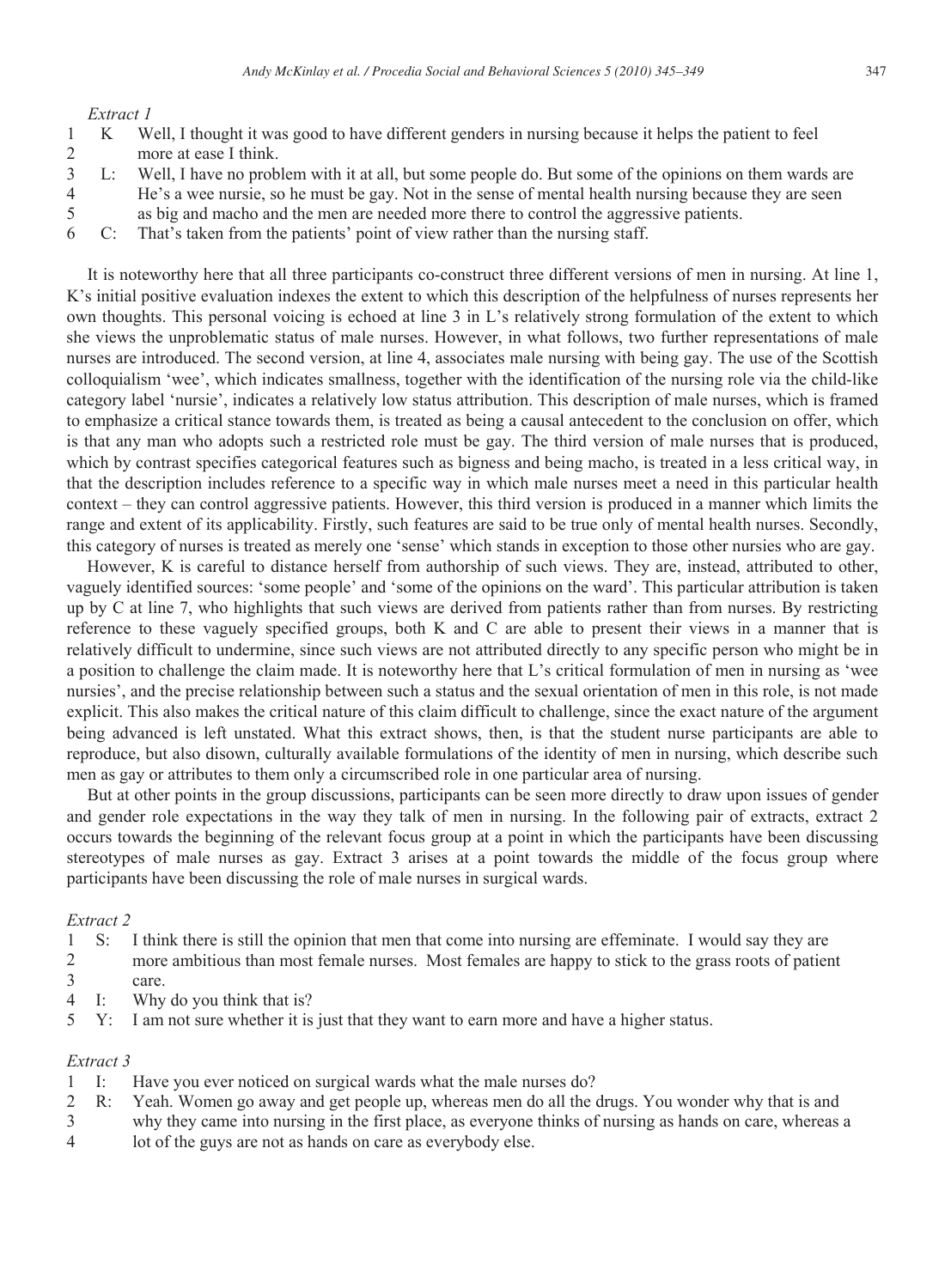In extracts 2 and 3, the participants develop particular versions of the male nurse identity which are designed to make relevant one particular feature of nursing as an occupation, that of caring for patients. In extract 2, S begins by making the same sort of vague attribution in respect of male nurses being gay as seen in extract 1. However, S then goes on to provide two characterizations of approaches to nursing. The first of these makes relevant issues of personal career ambitions, a concern which is attributed to male nurses. The second, caring for patients, is presented as being more fundamental to nursing through the expression 'grass roots' and is attributed to female nurses. When this is questioned at line 4, Y responds by grounding male nurses' career ambitions in terms of their desire for financial benefits and 'higher status'. In extract 3, male nurses are characterized as concerning themselves with drug administration in contrast to women who 'get people up'. The problematic character of this state of affairs is unpacked in the rest of R's turn. At lines 3 to 4, R produces a particular description of nursing in terms of 'hands on care'. Once again, the issue of caring for patients is presented in a way that emphasizes the central nature of such practice to the nursing occupation, in that the fundamental nature of caring is described as a view of nursing which 'everyone' holds. R then indicates that male nurses are deficient in caring practices, a claim whose extent of application is emphasized by attributing such shortcomings to 'a lot' of male nurses and by the fact that men differ from 'everybody else' in this respect. That this stands as a criticism of male nurses is emphasised by R's claim at lines 2 to 3 that men's behaviours are questionable to the extent that their underlying motives for entering the nursing profession require explanation. What both extracts 2 and 3 reveal, then, is a form of talk in which caring for patients is described as a fundamental aspect of nursing, and yet is a categorical feature which characterizes only female nurses.

At other points, the participants make relevant a different feature of nursing practice in drawing distinctions between men and women: the potentially unpleasant nature of nursing practice. In the following pair of extracts, extract 4 occurs at a point in the focus group where participants have been discussing male nurses' ambitions, while extract 5 follows on from a discussion of male recruitment into nursing.

#### *Extract 4*

- 1 T: I think that for a very long time to come it will be a female profession. It will never be fifty-fifty
- 2 because of the work that it involves.
- 3 I: Why is that then?
- 4  $T$ It is hard to change people's beliefs and attitudes even the males themselves. It can be dirty work and
- 5 some people are just not up for that

#### *Extract 5*

- 1 F: You have to be a certain kind of person to come into nursing
- 2 N: I think there are a lot of younger guys who want to call themselves a nurse but they don't realise that
- 3 you are pulling your sleeves up and you are mucking in and getting your hands dirty like everybody
- 4 else

In extract 4, T introduces the claim that nursing cannot be a profession in which men and women are equally represented. The rhetorical impact of this claim is strengthened through the temporal framing within which it is set, in which the initially indicated extensive period of time is upgraded, at line 1, from 'a very long time' to 'never'. The warrant for this claim is supplied at line 2 in terms of features of nursing as an occupation, although the precise nature of these features is not made clear. At line 3 the unstated nature of this claim is treated by I as standing in need of further explanation. But T then continues by providing a description of people and events in which the nature of her initial claim is further unpacked. She frames the issue a difficult one because it is grounded in the relatively stable cognitions of an unspecified group of people, although the precise nature of these 'beliefs and attitudes' is left unstated. This vagueness, although indicating the universal applicability of the claim to 'people' in general, counteracts potential detailed rebuttal. However, once the claim is established, her description becomes more specific. At lines 4 to 5, 'beliefs and attitudes' is reformulated as a particular disinclination among 'people' to pursue 'dirty work', while at line 4 it is the beliefs and attitudes 'males themselves' that are made relevant. Thus the inference which is made available from this account is that it is men who have a disinclination to perform dirty work. In extract 5, F and N also jointly work up a description of the nature of nursing and of men in which the unsuitability of men is made clear. At line 1, F indicates the restricted nature of that set of individuals who are able